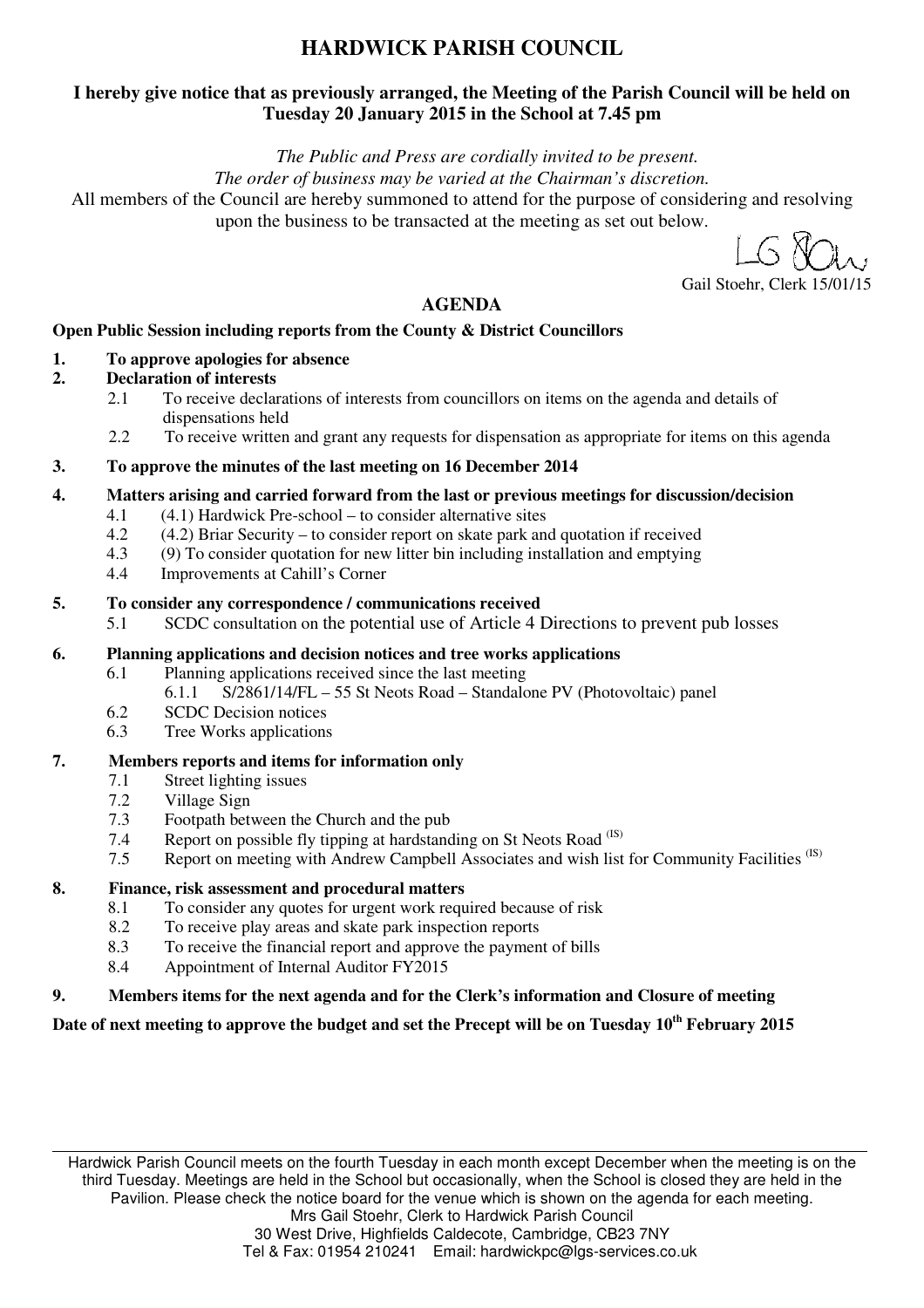### **CLERK REPORT TO HARDWICK PARISH COUNCIL MEETING ON 20 January 2015**

- 1. Apologies for absence None at the time of writing
- 3. To approve the minutes of the last meeting on 16 December 2014 attached.

### **4. Matters Arising**

- 4.1 (4.1) Hardwick Pre-School to consider alternative sites
- 4.2 (4.4) Briar Security to consider report on skate park and quotation if received The report will be brought to the meeting if received.
- 4.3 (9) To consider quotation for new litter bin including installation and emptying The quotation will be brought to the meeting if received.
- 4.4 Improvements at Cahill's Corner awaited

### **5. Correspondence**

5.1 SCDC consultation on the potential use of Article 4 Directions to prevent pub losses https://www.scambs.gov.uk/content/consultation-greater-protection-public-houses

### **6. Planning and Tree works**

- 6.1 S/2861/14/FL 55 St Neots Road Standalone PV (Photovoltaic) panel
- 6.3 Tree Works applications none at the time of writing

# **7. Members' reports and items**

- 7.1 Street lighting issues
- 7.2 Village sign
- 7.3 Footpath between the Church and the pub
- 7.4 Report on possible fly tipping at hardstanding on St Neots Road The Chairman to report.
- 7.5 Report on meeting with Andrew Campbell Associates and wish list for Community Facilities Information has already been emailed to members

# **8. Finance, risk assessment and procedural matters**

- 8.1 To consider any quotes for urgent work required because of risk none at the time of writing.
- 8.3 To receive the financial report and approve the payment of bills attached.
- 8.4 Appointment of Internal Auditor FY2015 quotations will be brought to the meeting.

# **9. Closure of meeting**

# **Date of next meeting to approve the budget and set the Precept will be on Tuesday 10th February 2015**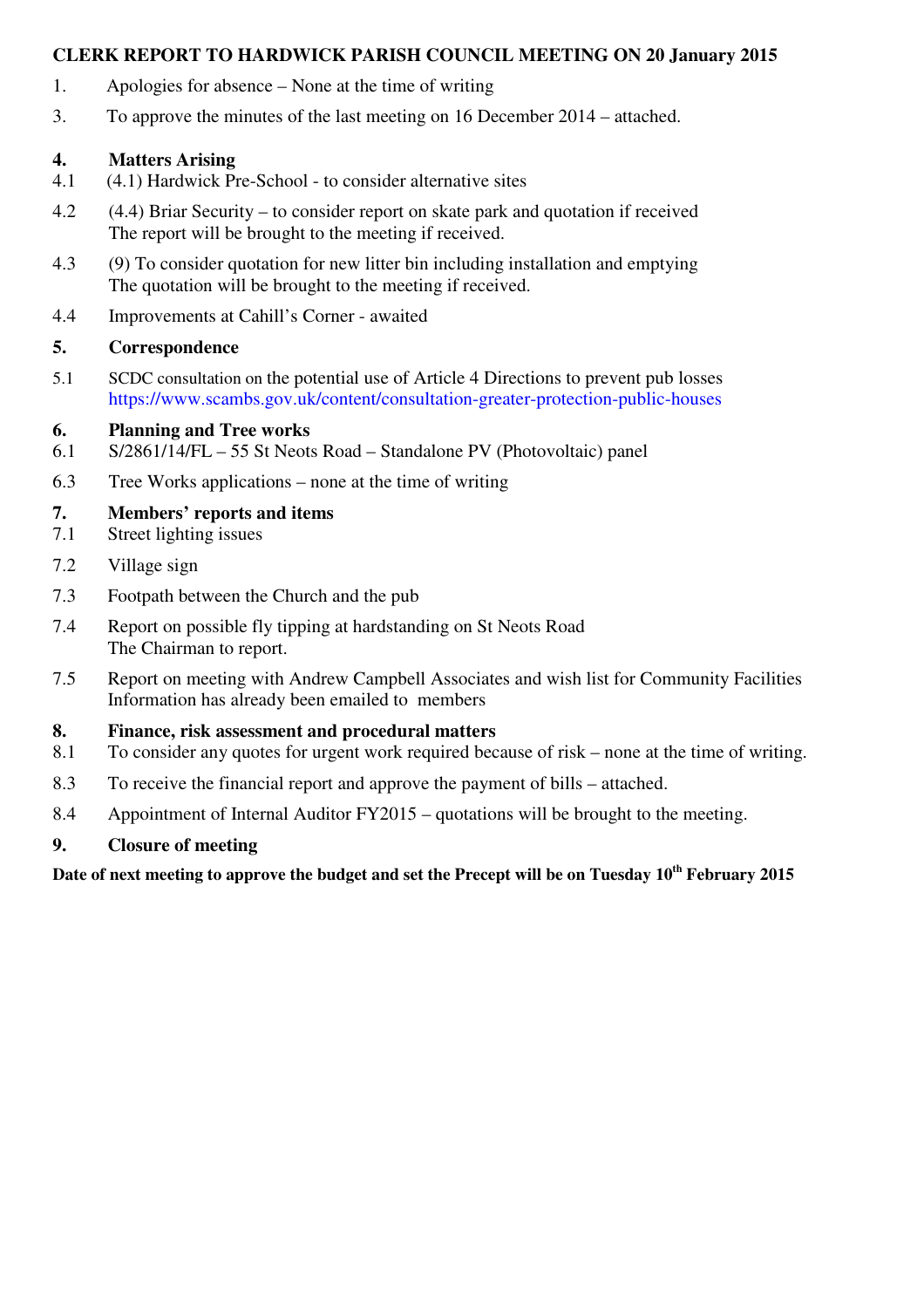### **Hardwick Parish Council**

## **Minutes of the Meeting held on Tuesday 12 December 2014 in the School at 7.45 pm**

Present: Councillors: I Storr (Chairman), A Gill, R Worland, C Oakes, P Joslin, J Humphries and A Freeman.

In attendance: 3 members of the public and Mrs A Griffiths (Minutes Secretary, LGS Services).

### **Open public session including reports from the County and District Councillors**  None.

### **1. To approve apologies for absence**

Apologies for absence were received from Cllr Stewart (prior commitment) and from Pre-school representatives Sharon Griffiths and Claire Arber.

### **2. Declaration of interests**

- 2.1 To receive declarations of interests from councillors on items on the agenda and details of dispensations held None.
- 2.2 To receive written and grant any requests for dispensation as appropriate for items on this agenda None.

### **3. To approve the minutes of the previous meeting on 25 November 2014**

RESOLVED that the minutes of the meeting on 25 November 2014 be unanimously approved (Prop PJ, 2nd JH) and signed by the Chairman, after amendments under the open session, paragraph 3, lines 1 and 4, to replace the word "Vicarage" with "Church." One member of the public left the meeting and another arrived at 7.49 pm.

### **4. Matters arising and carried forward from the last or previous meetings for discussion/decisions**

4.0 (7.3) The Chairman reported that Grounds by Rounds had offered to clear the brambles free of charge.

 On a proposition by the Chairman, it was agreed to vary the order of business to take Item 5.1 next. At 7.50 pm the meeting was briefly suspended to allow Robert Cassey to introduce himself and speak about his experience and availability to take on the role of Webmaster. The role, including uploading approved minutes promptly to the website, was outlined. The Parish Council suggested that Mr Cassey should contact the Clerk and the previous webmaster for further details of the requirements, and liaise with the Chairman of the Community Association and Hardwick Happenings regarding content. Mr Cassey was thanked for coming forward and left the meeting. The meeting re-opened at 7.58 pm.

# 4.1 (4.1) Hardwick Pre-school – to consider alternative sites

 A site on the school grounds was suggested, adjacent to the side gate on Limes Road. This was felt to be suitable, and Cllr Humphries had put the suggestion to the Preschool, whose response was awaited.

4.2 (4.4) Briar Security – to consider report on skate park and quotation if received Briar will be attending on 23 December. Deferred to the next meeting.

On a proposition by the Chairman, it was agreed to vary the order of business to take Items 4.3 and 5.2 together at this point.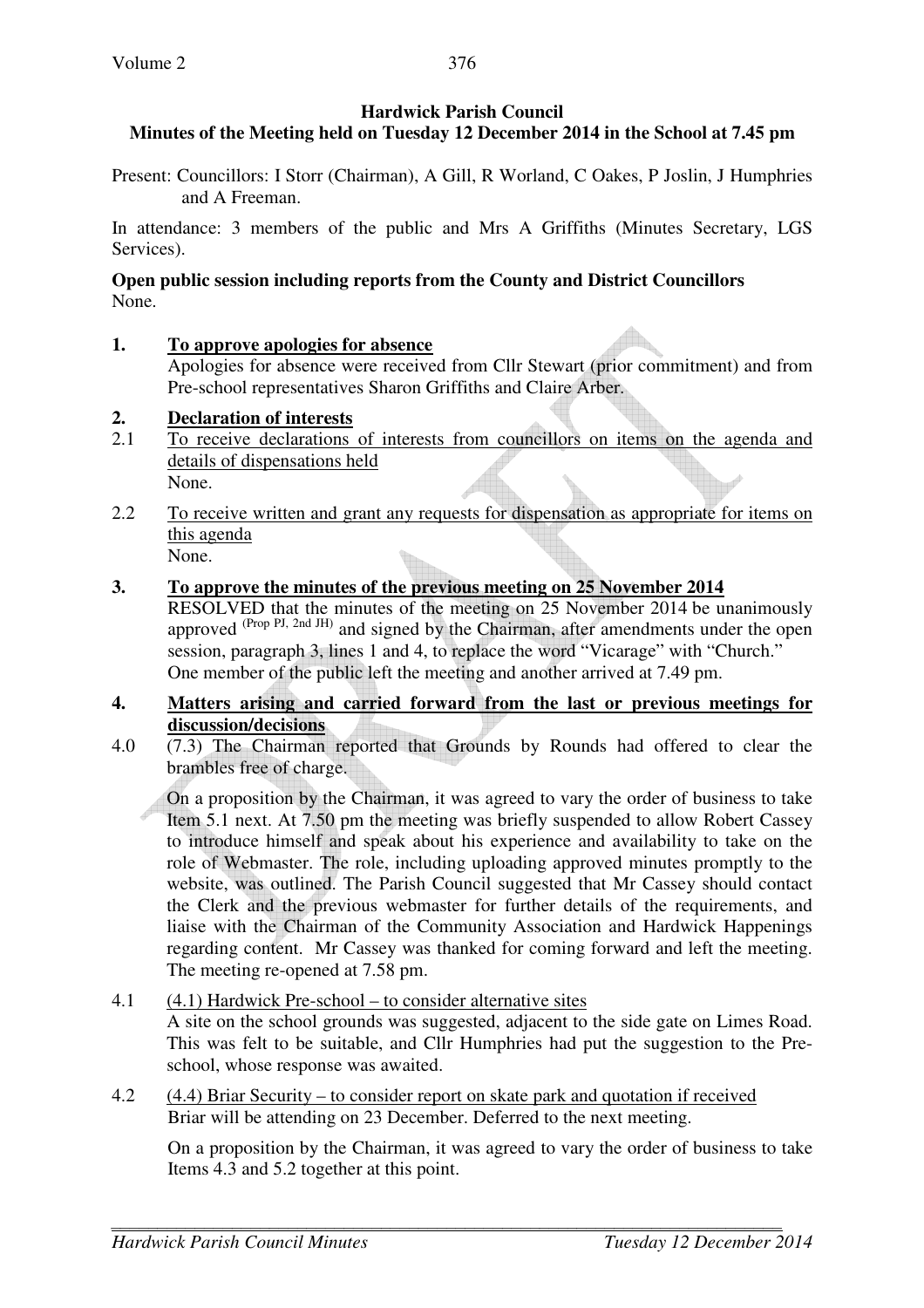Volume 2

- 4.3 (8.3) To consider non-payment of pitch fees for 2012-2013 and 2013-2014 and
- 5.1 Hardwick Harriers Football Club recreation ground maintenance
- Correspondence from the Hardwick Harriers Football Club was considered. The Parish Council expressed surprise and disbelief at the suggestion that the Parish Council had not taken the problem of flooding on the pitches seriously, as the Council had carried out a great deal of work and expenditure on the pitches in recent years, including taking advice from an expert and carrying out the recommendations, and had done everything possible to improve the playing conditions. The Council did not hold details of all the teams using the pitches, and would like these to be provided so that it could contact them. RESOLVED to reply that the Council sympathises with the points made, and agrees that the pitches are probably being overused, but that it is for the football clubs using the pitches to come together to resolve the problem, and the Council suggests that they should meet to discuss the matter. With regard to the comment that the Parish Council is not attending to the condition of the football pitches and recreation field, the Council is at a loss to understand this, as it has spent thousands of pounds on the issue over the last few years.

RESOLVED that the Chairman should write to the Football Club to seek payment of the outstanding pitch fees by Friday 9 January, and if these are not paid the Council will ask the Club to cease from using the pitches until they have been paid. The Chairman will circulate the letter to members prior to sending it.

- 4.4 (7.1) Report on Cabinet and Parish Council liaison meeting on 6 October Cllr Joslin reported and circulated the minutes of the meeting to members.
- 4.5 (7.2) Report on P3 Networking meeting on 6 November Cllr Joslin had been unable to attend, but had since spoken to Peter Gaskin and had asked him to take a look at the culvert.

 On a proposition by the Chairman, it was agreed to vary the order of business to take Item 7.1 at this point.

7.1 Report on Planning Forum meeting on 8 December

 The Chairman and Cllr Gill reported and outlined the topics discussed. The Council noted that it was important for Parish Councils, when their views were not taken into account, to ask for applications to be called in for assessment by the Planning Committee.

 RESOLVED that Cllrs Gill and Joslin should attend two forthcoming planning training sessions, to be run by SCDC in January and March.

# **5. Correspondence/communications received**

- 5.1 Webmaster offer Taken earlier.
- 5.2 Hardwick Harriers Football Club recreation ground maintenance Taken earlier.

# **6. Planning Applications and Decision notices and tree works applications**

- 6.1 Planning applications received since the last meeting
- 6.1.1 S/2769/14/FL Hardwick Pre-school, Hardwick Primary School, Limes Road Permanent retention of existing 5 bay modular building used as a pre-school RESOLVED unanimously to recommend approval. (Prop IS, 2nd PJ)
- 6.2 SCDC Decision Notices None.
- 6.3 Tree Works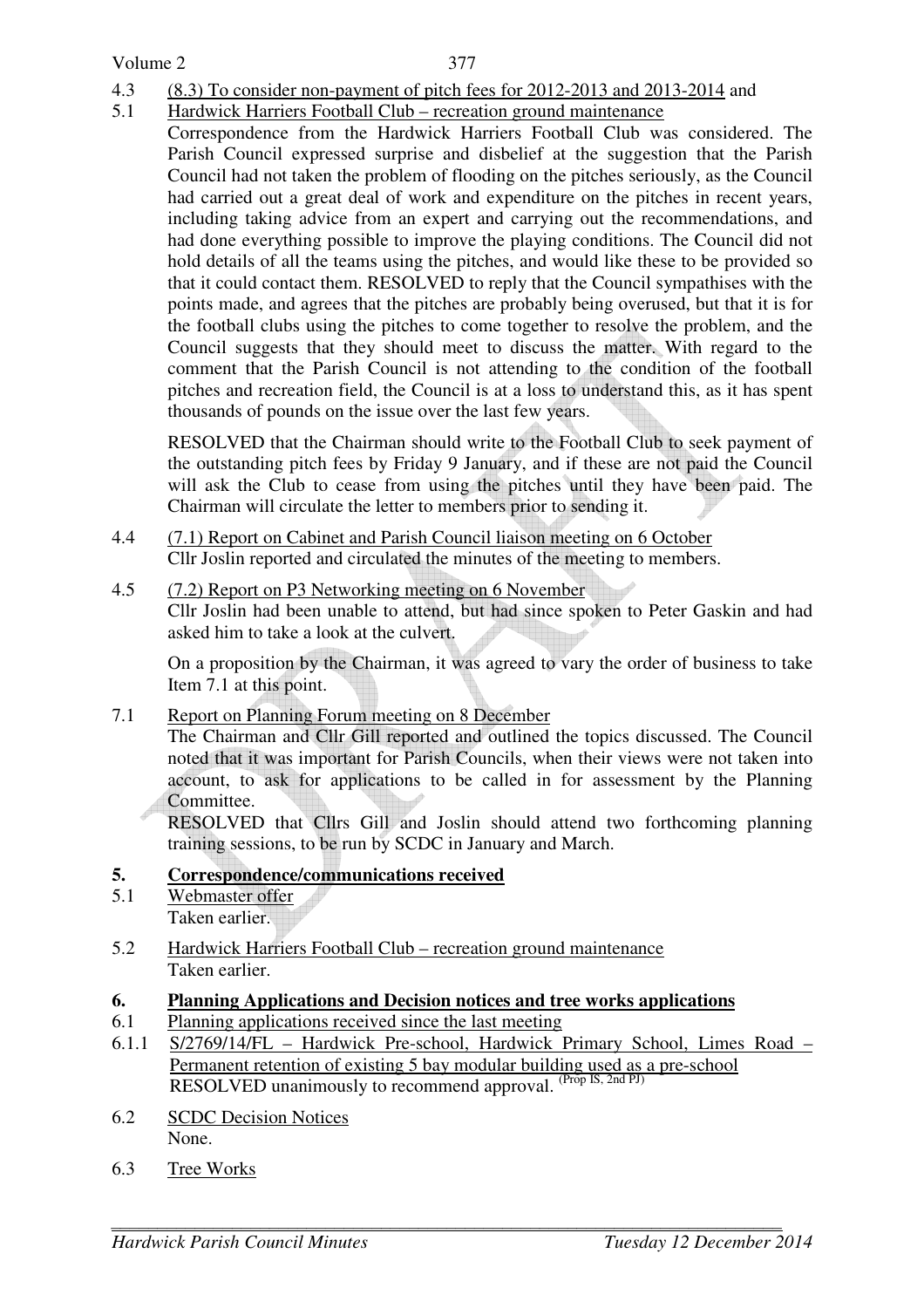None.

### **7. Members reports and items for information only**

7.1 Report on Cabinet and Parish Council liaison meeting on 6 October Taken earlier.

# **8.** Finance, procedure and risk assessment<br>8.1 To consider any quotes for urgent work req

- To consider any quotes for urgent work required because of risk None.
- 8.1.1 Litter picking arrangements RESOLVED to place a vacancy notice on the notice board, and place an item in Hardwick Happenings, and also on the website in due course.
- 8.2 To receive play area and skate park inspection reports including RoSPA reports RESOLVED to receive the reports for the Church play area, Skate Park, Worcester Avenue and Grenadier Walk play areas and note that no action was required at present.

RESOLVED that Cllr Stewart is to be asked to forward his report for the Egremont Road play area.

8.3 To receive the financial report and approve the payment of bills RESOLVED to receive the financial report and that the invoices and bank statements be checked before the cheques were signed at the end of the meeting. RESOLVED unanimously that the payments as listed in the finance report should be

paid, plus Sovereign (deposit on swings) £548.08. (Prop PJ, 2nd AF)

| Primec (Legionella testing)               | £156.00  |
|-------------------------------------------|----------|
| Grounds by Rounds (Grass cutting)         | £303.01  |
| Acacia Tree Surgery (Tree survey works B) | £5576.40 |
| <b>Salaries</b>                           | £333.41  |
| LGS Services (Admin support)              | £1421.90 |
|                                           |          |

### **9. Members items for the next agenda and for the Clerk's information and Closure of meeting**

Street lighting issues will be an agenda item for the next meeting. Members were asked to note specific problems to be raised with Balfour Beatty if not resolved.

A pile of rubbish had been left at the hardstanding on St Neots Road near the pumping station. The Chairman undertook to take a look.

An accumulation of litter at the new bus shelter was reported. A quote is to be obtained for a new litter bin including installation and emptying.

The date of the next meeting is to be brought forward to 20 January as a number of members will be away or undertaking training.

Improvements at Cahill's Corner, the Village Sign and the footpath between the Church and the pub are to be items for the next agenda.

The Chairman thanked members for all their hard work during the year.

There was no further business and the meeting closed at 8.53 pm.

Signed …………………………………….Chairman ……………………date.